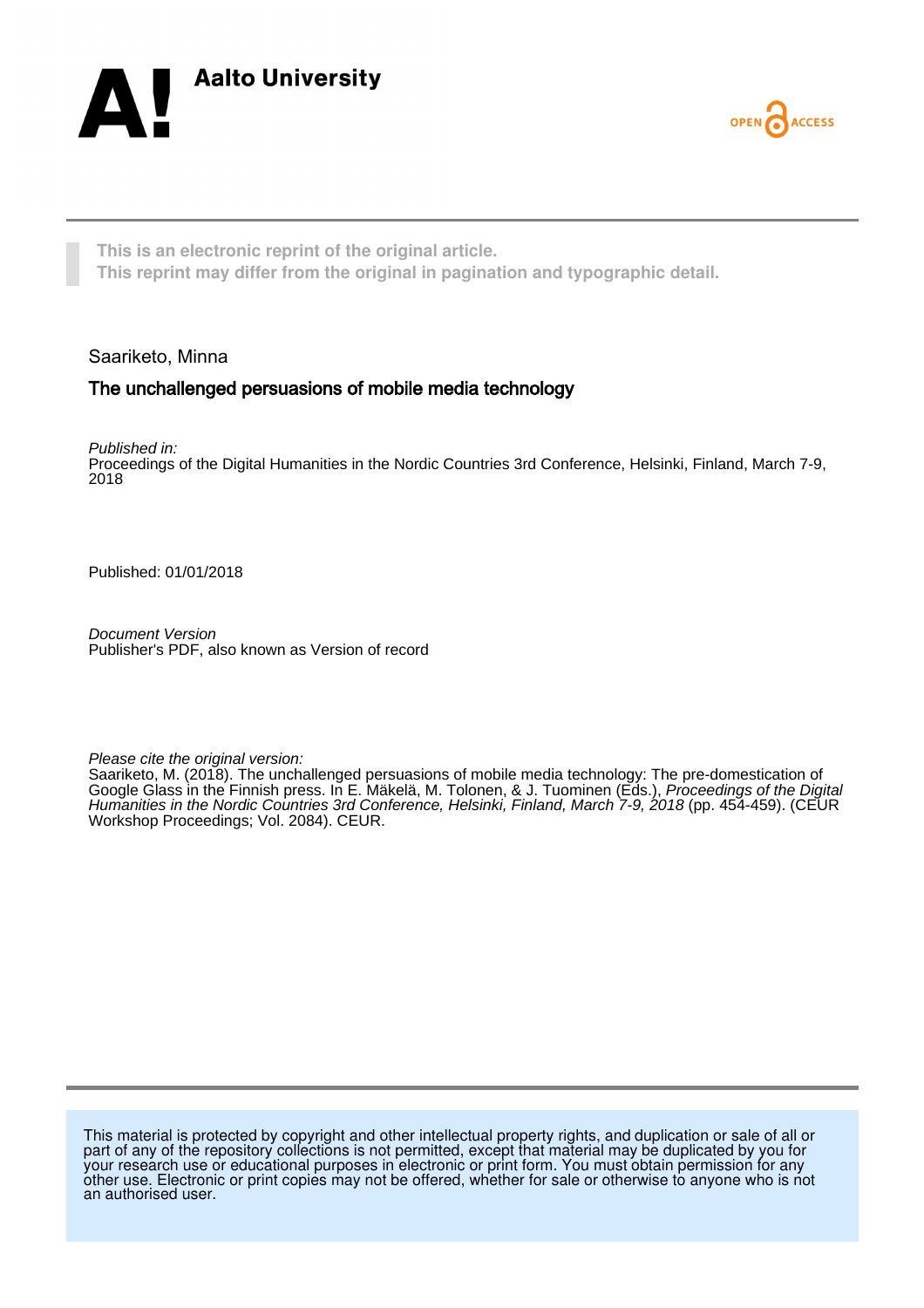## **The unchallenged persuasions of mobile media technology: The pre-domestication of Google Glass in the Finnish press**

Minna Saariketo

Aalto University, Department of Computer Science, PO Box 15400, 00076 Aalto, Finland, minna.saariketo@aalto.fi

**Abstract.** In recent years, networked devices have taken an ever tighter hold of people's everyday lives. The tech companies are frantically competing to grab people's attention and secure a place in their daily routines. In this short paper, I elaborat further a key finding from an analysis of Finnish press coverage on Google Glass between 2012 and 2015. The concept of pre-domestication is used to discuss the ways in which we are invited and persuaded by the media discourse to integrate ourselves in the carefully orchestrated digital environment. It is shown how the news coverage deprives potential new users of digital technology a chance to evaluate the underpinnings of the device, the attachments to data harvesting, and the practices of hooking attention. In the paper, the implications of contemporary computational imaginaries as (re)produced and circulated in the mainstream media are reflected, thereby shedding light on and opening possibilities to criticize the politics of mediated pre-domestication.

**Keywords:** Technological Infrastructure, Big Data, Data Mining, Google Glass, Pre-domestication, Domestication Theory

By the end of 2010s, networked digital technologies have become fundamentally intertwined in people's everyday lives and interactions. Still, as recent studies have demonstrated, people lack understanding of their digital environment. For example, they are not aware of what data are harvested on them, with whom the data are shared, and how the data are used [1], [2], [3]. This lack of understanding is not a surprise as most of the applications and software we use share little information of their technical and data related operations [4].

In this paper, I use the concept of pre-domestication to discuss how technology becomes part of people's daily routines and environments. With pre-domestication I refer to the phase in technology adoption that takes place before people get to domesticate and appropriate new technology more concretely into their everyday. Studying appropriation of technology through media representations has been in the margins of domestication theory (e.g. [5], [6], [7]). My approach is grounded on the idea that people need to be attracted, invited, and interpellated to familiarize with new technology as its potential future users. The pre-domestication practices of the press are especially influential as media coverage is one of the main sources to get information on anything new.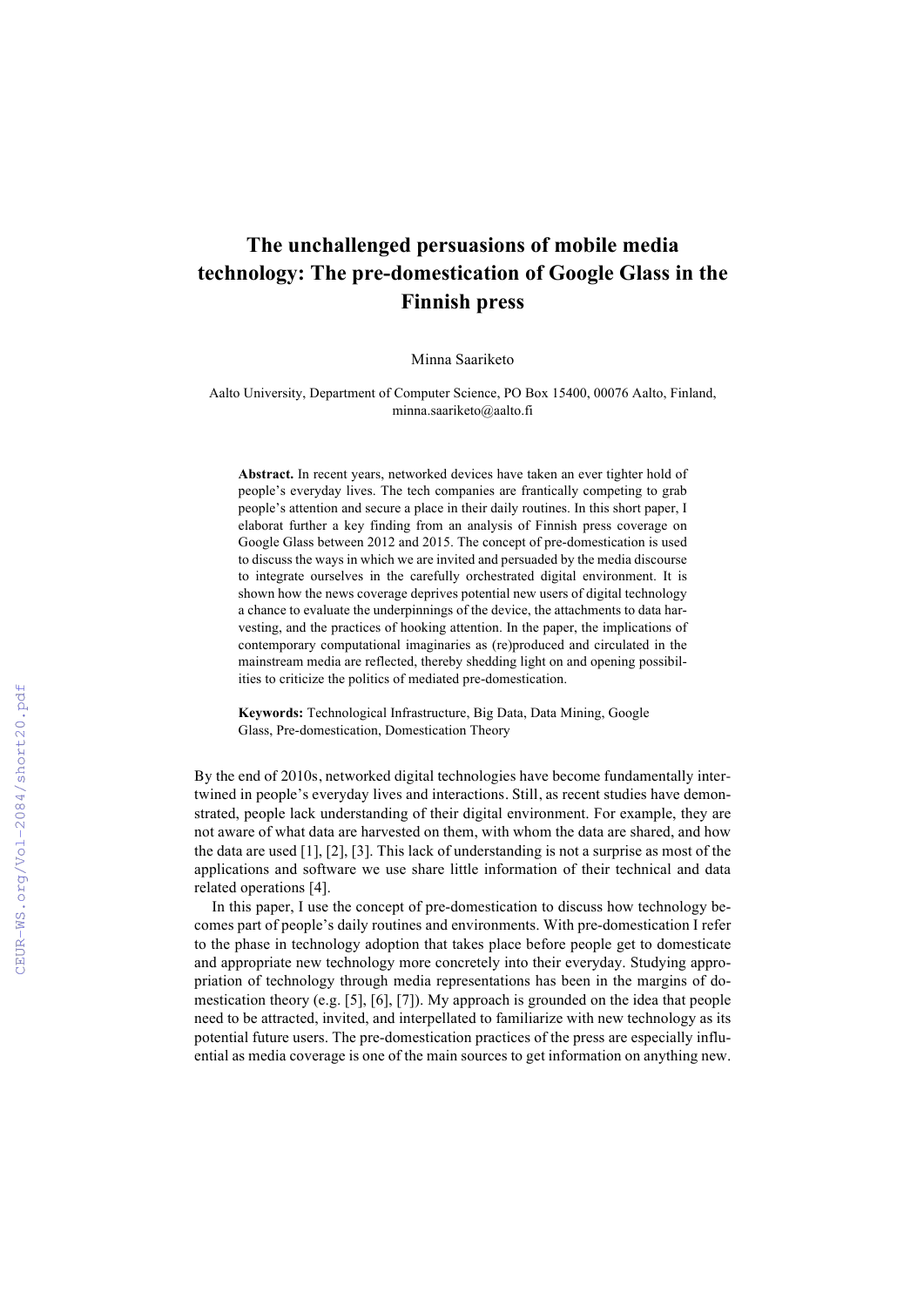Thus, I argue that mediated pre-domestication is worth studying more closely because of the potential to reveal something that escapes grasping once technology has become mundane and taken-for-granted.

I use as an example the mediated pre-domestication of Google Glass, a wearable miniature computer actively developed by Google 2012–2015. The paper presents and further elaborates the key finding from an extensive discursive narratological analysis<sup>i</sup> on the meaning making opportunities Finnish news readers were offered regarding the new device and the implicated technosocial order. In a previous publication [8], I present three dominant ways of meaning-making that pre-domesticated Google Glass through (1) its technical and social possibilities, (2) the anticipation of the affordable consumer product, and (3) expressions of discord. In this paper, I focus on what was disregarded in the press coverage. I argue that pre-domesticating technology in media discourse without addressing the question of the technological infrastructure of a new device denies people the chance to evaluate the underpinnings of their everyday digital environment. My contention is that this partly contributes to the above-mentioned unawareness as well as augments feelings of cynicism and powerlessness in relation to the digital environments (see e.g. [1], [9], [10]).

In the Finnish press, the leading role in the pre-domesticating saga of Google Glass was cast to Google itself together with the supporters of its techno-optimistic rhetoric. The only occasion when Google Glass was presented in terms of its technological infrastructure was when US Congress members approached Google to learn more about the privacy implications of the new product [11], [12]. The superficial and evasive reply was disappointing to the Congress members [13] but came as no surprise as Google is known for its reluctance to account for the obscurity of its technological system.

Besides these few news items, the Finnish press did not approach Project Glass as part of the technological infrastructure created by Google. Hence, in the pre-domestication of Google Glass it was disregarded that Google has become a taken-for-granted part of the everyday in a global scale, Google.com being the most visited website in the world [14], and approximately 60,000 Google searches taking place every second [15]. Nor did the news items place Project Glass within Google's ecosystem that includes search engines, browsers, operating systems, hardware, and services for web advertising, data analytics, content sharing and archiving, photo editing, navigation, translation, news following, and other communicative functions.

In the news, the company's motivation to develop a head-mounted device was not discussed. There reigned a silence over Google's openly expressed ambition to push the boundaries as far as possible. As Google's ex-CEO Eric Schmidt put it back in 2010, company's policy is to get right up to the creepy line but not cross it. In other words, Finnish readers were not alerted to the fact that the company is interested in taking surveillance, control, and manipulation as far as the public and politicians will let it [16].

In addition, the new product was not linked as a continuation to Google's investments in recent years. As it is, the acquisitions and investments that include drones, robot cars, home smart devices, and machine learning [10], have given Google a tight hold on user data and the users' everyday life, providing the company an increasingly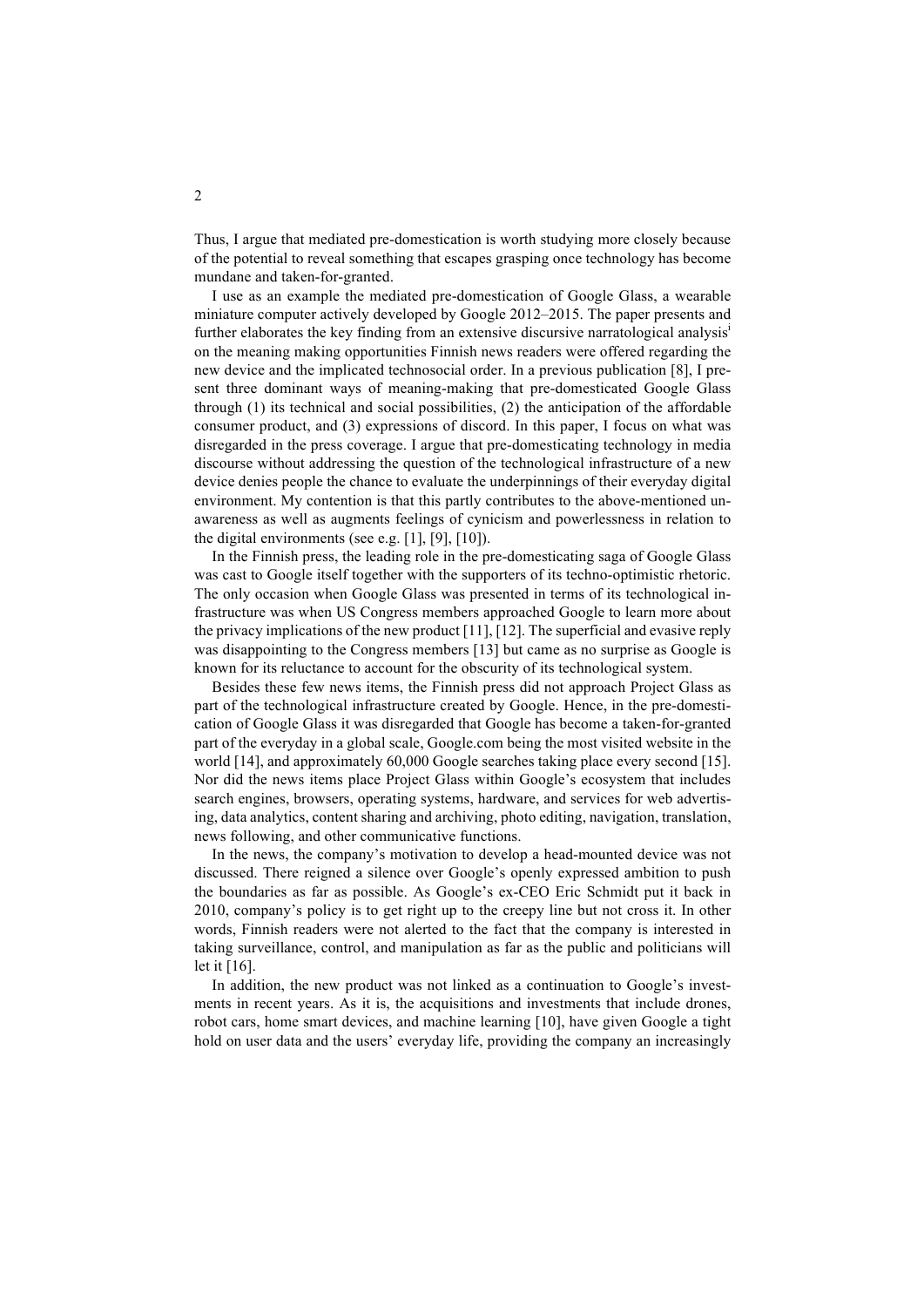firm position in the network of sensors and interconnected devices. Overall, it was ignored in the press coverage that Google Glass is based on a vast data mining machinery that enables making interpretations of the user and her environment and feeding selected data back to her accordingly [17], [18].

In the press coverage, Google was offered space to present how Glass solves problems of the everyday. The new device was promoted as a solution to the anti-sociality caused by extensive use of smartphones [19], and it was showcased as a technology that helps us to keep the moment without distractions from technology [20]. In the news, the 'technological solutionism' [21] by Google was reported to readers unchallenged and the idea of restricting screen-time with a head-mounted screen was accepted without hesitation. I argue that the rhetoric of liberation from technology was a red herring aimed at directing attention away from the fact that Project Glass was all about hooking people to their screens as long and as frequently as possible and controlling users' sight at every awake second. In Google's case, it cannot be ignored that the company has an undisputed dominant position regarding how we search for, organize, and understand information in the 2010's [22], [23], and the access to people's attention with a head-mounted screen would grant the company a domination in the race for attention.

My conclusion is that the way the Finnish press pre-domesticated Google Glass promoted the normalization of an ideology according to which corporations can hide both the technical specifics and the underlying political economy of their devices (see also [24]). The Finnish press eagerly portrayed the new device as a cool opportunity to use Google services instead of giving the readers a chance to reflect upon the implications of Google Glass for their daily practices. What we are talking about is that the press not only supports the policies of the corporations but forcefully recommends them to the readers.

In the process of digitalization, infrastructures of social life have become increasingly inconspicuous. Consequently, it is extremely difficult to perceive how power works with regard to technologically mediated connections, ownership, and everyday routines. The results of my analysis support this inconspicuousness and give reason to direct critical attention to the ways in which the mediated pre-domestication cultivates 'infrastructural ignorance'. Indeed, I find it crucial to expose and contemplate the intertwinements of the structuring of our everyday by the digital, its simultaneously allencompassing role and taken-for-grantedness in public discussion. My analysis demonstrated the importance of articulating the ideological aspects of mediated pre-domestication. It underlined the need to ask questions that are bypassed in public discourse in order to enable reflection on the persuasions of the digital.

## **References**

1. Andrejevic, M. The big data divide. International Journal of Communication 8, 1673–1689  $(2014)$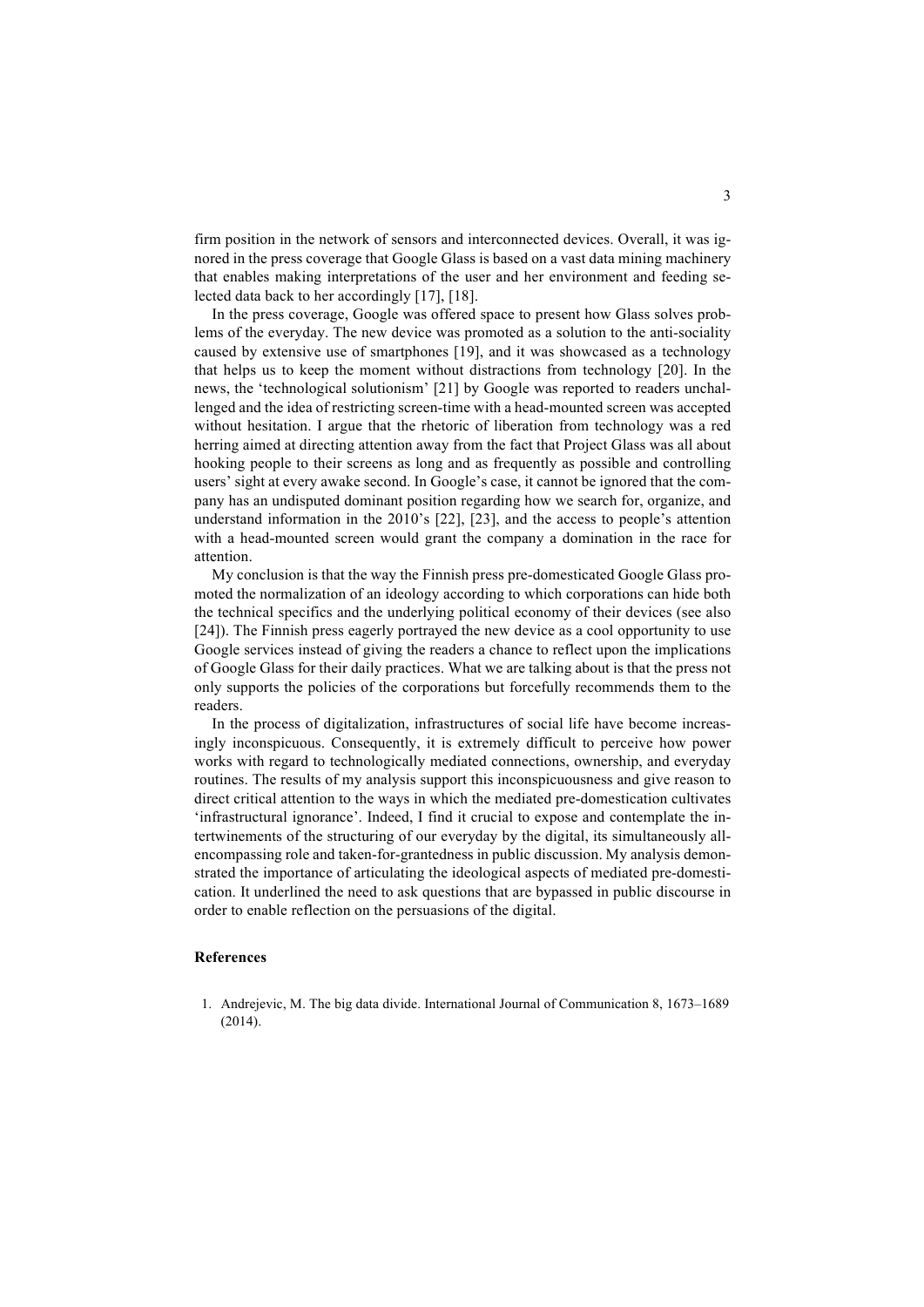- 2. Best, K. Living in the control society. Surveillance, users and digital screen technologies. International Journal of Cultural Studies 13(1), 5–24 (2010). DOI: 10.1177/1367877909348536.
- 3. Sirkkunen, E., Haara, P. Yksityisyys ja notkea valvonta: Yksityisyys ja anonymiteetti verkkoviestinnässä -projektin loppuraportti (2017).
- 4. Han, S., Jung, J., Wetherall, D. A study of third-party tracking by mobile apps in the wild. Report, University of Washington, US (2012). ftp://ftp.cs.washington.edu/tr/2012/03/UW-CSE-12-03-01.PDF.
- 5. Silverstone, R., Hirsch, E. (Eds.). Consuming technologies: Media and information in domestic spaces. Routledge, London & New York (1992)
- 6. Berker, T., Hartmann, M., Punie, Y., Ward, K. J. (Eds.) Domestication of media and technology, pp. 229–248. Open University Press, New York (2006).
- 7. Lehtonen, T-K. The domestication of new technologies as a set of trials. Journal of Consumer Culture 3(3), 363–385 (2003).
- 8. Saariketo, M. Älylasit tutuksi. Mediateknisten laitteiden kotoistaminen uutisissa. Widerscreen 1–2 (2017). http://widerscreen.fi/assets/Saariketo-1-2-2017.pdf
- 9. Saariketo, M. Neuvotteluja sosiaalisen median arkkitehtuurisesta vallasta. Käyttäjien ja eikäyttäjien suhtautuminen Facebookiin teknologiavälitteisenä tilana. Media & viestintä 38(3), 128–146 (2015).
- 10. Zuboff, S. Big Other. Surveillance capitalism and the prospects of an information civilization. Journal of Information Technology 30, 75–89 (2015).
- 11. Digitoday, May 17, 2013. Lainsäätäjät vaativat tietoa Google Glassista. Retrieved 2013/5/18. www.digitoday.fi/tiede-ja-teknologia/2013/05/17/lainsaatajat-vaativat-tietoagoogle-glassista/20137020/6.
- 12. Ilta-Sanomat, June 19, 2013. Pitkänen, Perttu. Google-lasit huolestuttavat: Kuka näkee salavideot? Retrieved 2013/6/21. www.iltasanomat.fi/digi/art-1288575509339.htm.
- 13. Digitoday. July 2, 2013. Kongressimies: Google Glass -selvitys ei kelpaa. Retrieved 2013/7/3. www.digitoday.fi/tietoturva/2013/07/02/kongressimies-googlen-glass-selvitysei-kelpaa/20139196/66.
- 14. Alexa. The top 500 sites on the web. Last accessed 2017/3/22. http://www.alexa.com/topsites.
- 15. Internet live stats. In one second, each and every second, there are... Last accessed 2017/3/22. http://www.internetlivestats.com/one-second/#google-band.
- 16. Berry, D. M. Critical theory and the digital*.* Bloomsbury, New York, London, New Delhi & Sydney (2014).
- 17. van Dijck, J. The culture of connectivity: A critical history of social media. Oxford University Press, Oxford & New York (2013).
- 18. Andrejevic, M., Burdon, M. Defining the sensor society. Television & New Media 16(1), 19–36 (2015). doi: 10.1177/1527476414541552.
- 19. Digitoday, March 5, 2013. Linnake, T. Kyborgiprofessori: Googlen lasit voivat olla vaaralliset. Retrieved 2015/1/26. http://www.digitoday.fi/tiede-ja-teknologia/2013/03/05/kyborgiprofessori-googlen-lasit-voivat-olla-vaaralliset/20133457/66.
- 20. It-viikko, May 16, 2014. Hänkö tekee Glassista katu-uskottavan? Google palkkasi lasipomon. Retrieved 2014/5/26. http://www.itviikko.fi/uutiset/2014/05/16/hanko-tekee-glassista-katu-uskottavan-google-palkkasi- lasipomon/20147000/7.
- 21. Morozov, E. To save everything, click here: The folly of technological solutionism. PublicAffairs, New York (2013).

4